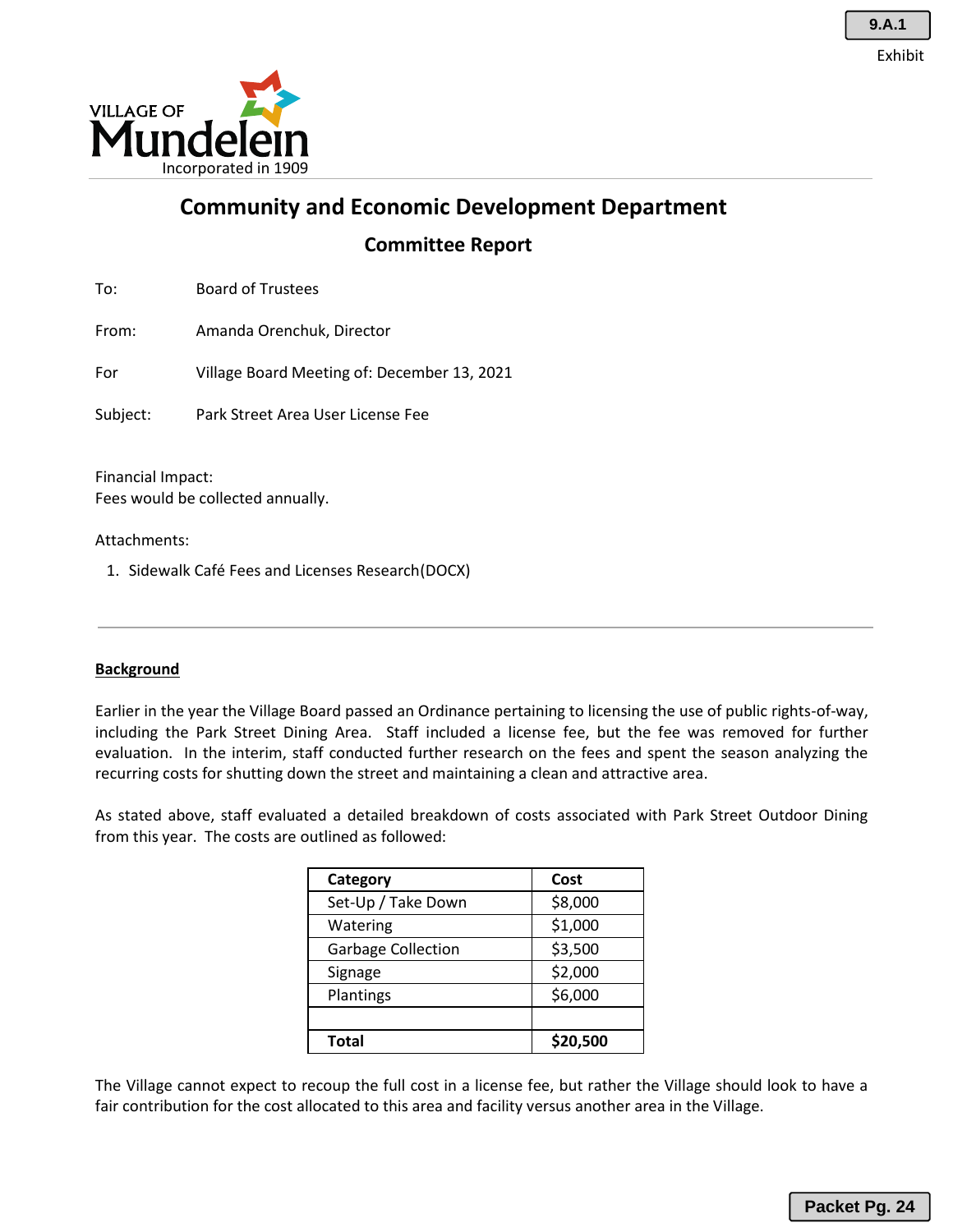**9.A.1**

Additionally, staff gathered research regarding sidewalk cafes/outdoor dining in other municipalities. There is a wide range of either application or licenses fees. Our takeaway from this analysis is the following:

- There are a variety of fee options.
	- o Most fair: Charge a flat fee with square footage.
	- o Easiest: Charge only a flat fee.
	- o Complicated and hard to monitor: Charge fees for items (chairs, tables, benches, etc.) and fees for use of space.
- Minimum fees ranged from \$50 up to a minimum of \$600 in Chicago.
- There were a variety of ways to look at the fees, including linear cost add-ons and square foot add-ons
- Several municipalities capped fees at \$1,000.
- There is also an opportunity to have a liquor license holder fee vs. non-liquor license holder fee.
- Food trucks can also pay a fee for use of the right-of-way, which could start at \$75 and up.



#### **Scenarios**

|  |  | <b>Base Fee</b> | <b>Per Gross</b> | Tina G's | <b>Park Street</b> | <b>AREA</b> | $\tau$ otal | Percent |
|--|--|-----------------|------------------|----------|--------------------|-------------|-------------|---------|
|--|--|-----------------|------------------|----------|--------------------|-------------|-------------|---------|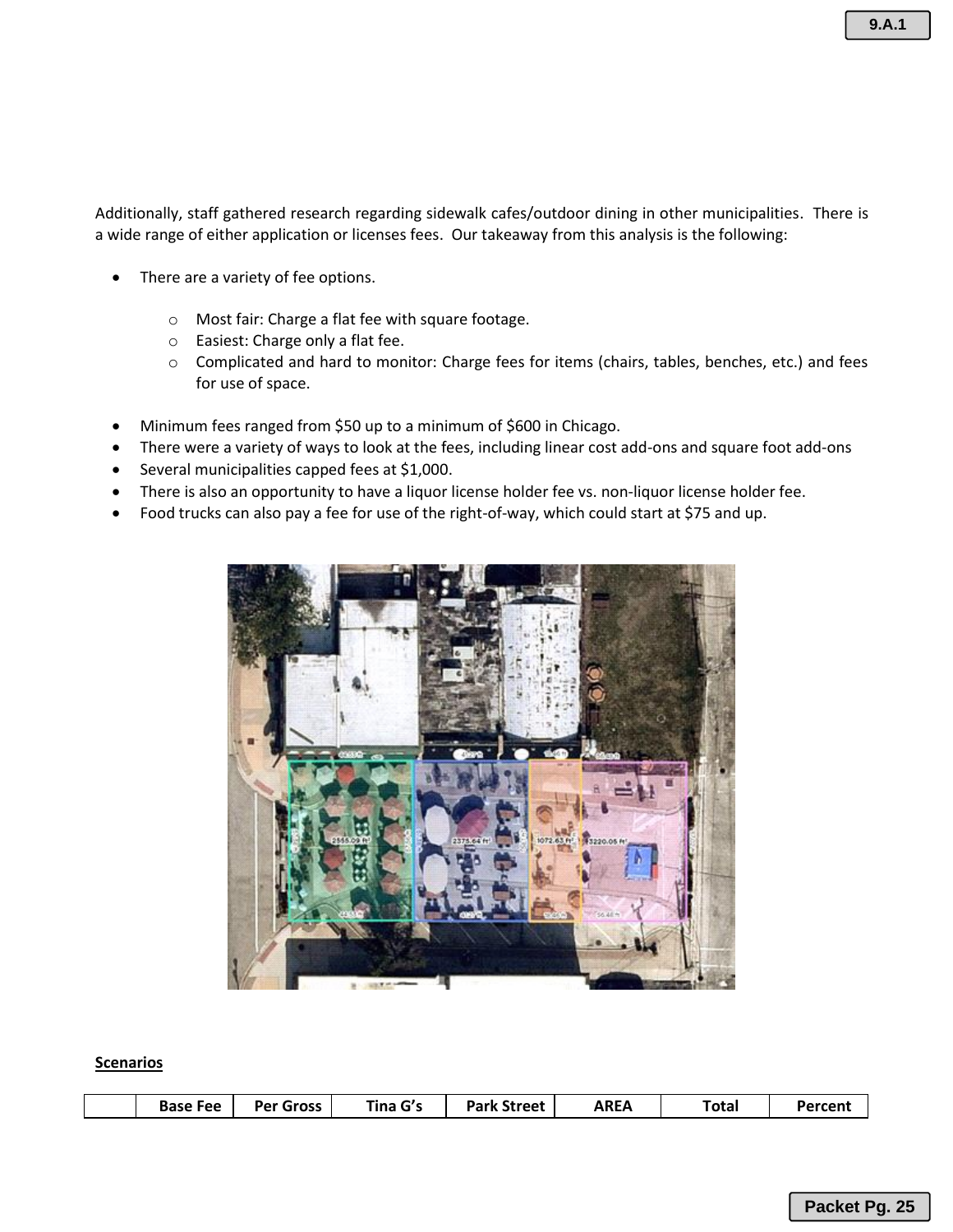|   |       | <b>SF</b> | (2,555 GSF) | (2, 375)   | (1,075)  |            | Cost    |
|---|-------|-----------|-------------|------------|----------|------------|---------|
|   |       |           |             | GSF)       |          |            |         |
| A | \$500 | \$0.15    | \$883.25    | \$856.25   | \$661.25 | \$2,400.75 | 11.7%   |
| B | \$350 | \$0.15    | \$733.25    | \$706.25   | \$511.25 | \$1,950.75 | 9.5%    |
|   | \$500 | \$0.10    | \$755.50    | \$737.50   | \$607.50 | \$2,100.5  | 10.2%   |
| D | \$500 | \$0.25    | \$1,138.75  | \$1,093.75 | \$768.75 | \$3,001.25 | \$14.6% |

#### **Recommendations**

As all businesses benefit from the Village costs outlined in this report, but not all businesses occupy the same amount of space. It is staff's recommendation to apply an annual base license fee of \$500, plus a square footage fee of \$0.15 per gross square foot of outdoor space within the right-of-way. The fee would be capped at \$1,500.00 annually.

Food trucks and mobile food vending carts should also participate in the costs in this area as well. An annual license fee of \$350 for a business outside of Mundelein and \$150 if there is a brick-and-mortar location in the Village. The Village has been asked to allow in-kind contributions as an offset to the fees. There is no standard fee for food carts. These can vary significantly by community. The fee should be low enough to encourage participation, but if the use and popularity grow, the Village could consider an increase.

AO/jlm

### **Recommendation**

**Motion** to authorize staff to draft an Ordinance Amending the Mundelein Municipal Code, Title 5, Business Regulations and Licenses, to include a license fee.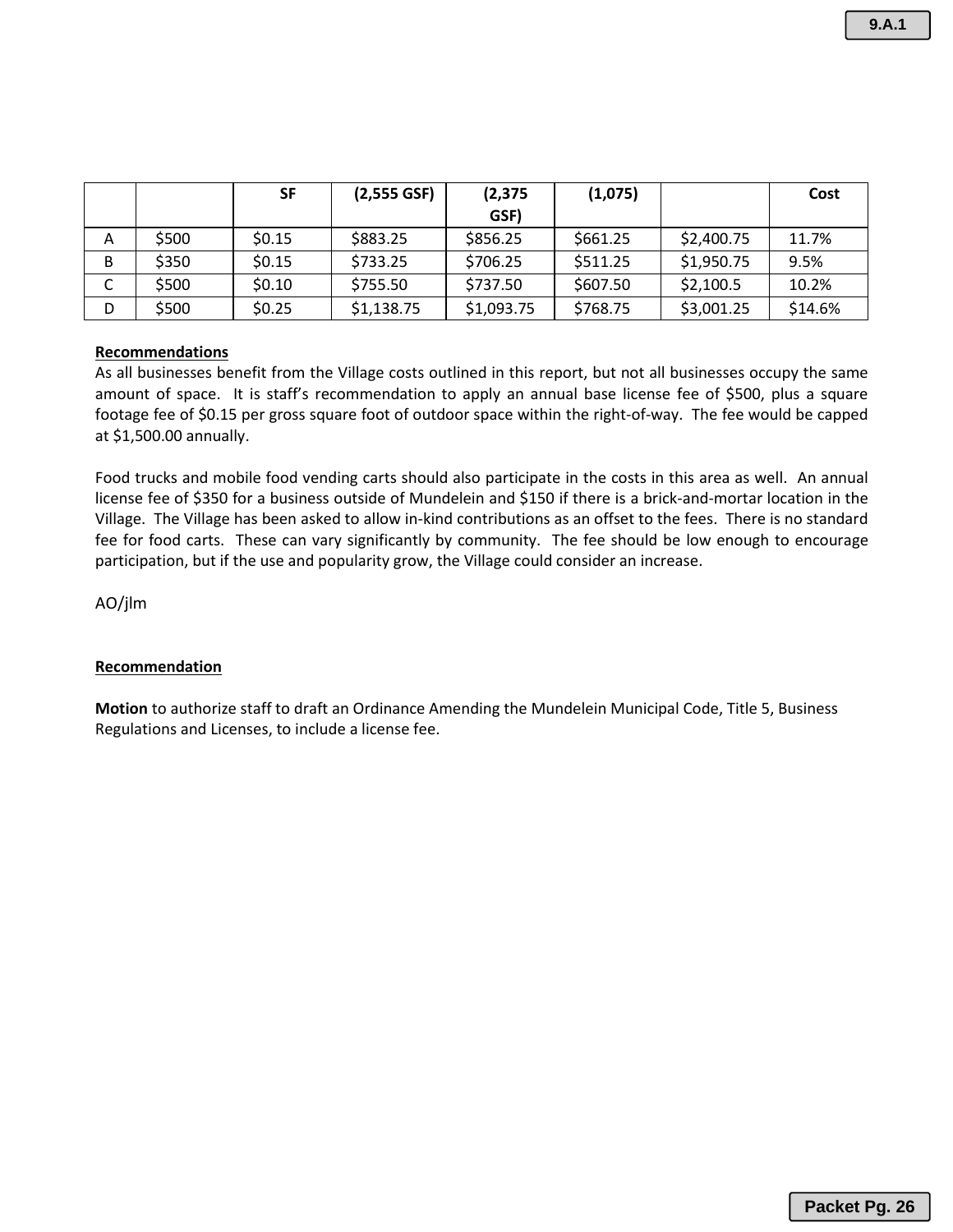## **Sidewalk Café Fees and Licenses Research**

**RESULTS:** Study sample – 17 cities nationwide

- **Per square footage** (Evanston)
	- o Range: Depends on type of Sidewalk Café See table below
- **Flat fee** (Chicago, Geneva, St. Paul, Austin, Bronxville, Holland, Spokane, and Moline) o Range: \$50.00 (Geneva) - \$600 (Chicago)
	- Average: \$224.38
		- Spokane: Modification fee beyond original plans \$250.00
- **Both flat fee and per square/linear footage** (Ossining, Portland, Vancouver, Pittsburgh, and Corvallis)
	- $\circ$  \$75.00 base fee per year plus a deposit of \$15.00 per linear foot
	- o \$373.70 (intake, insurance, and annual fee) plus \$12.00 per linear foot
	- $\circ$  \$128.00 base fee plus \$2.30 per linear foot of boundary perimeter
		- Boundary markers (if required) \$15.00 each
	- o \$150.00 base fee plus \$1 per café square foot
	- $\circ$  \$100.00 base fee plus \$1 per square for areas over 100 square feet)
- **Individual fees for each item**/ **Other** (Savannah)
	- (i.e. table, chair, bench, ect.)
		- Not to exceed a certain amount
	- $\circ$  \$100 per table
	- o \$50 per bench
	- o \$25 per chair
	- $\circ$  \$25 per other furniture (i.e. planter)
		- Total fees shall not exceed \$1,000 per year
	- $\circ$  Minneapolis = Flat fee per chairs (30 or fewer/31 or more)
	- $\circ$  Orland = Flat fee per table or per square footage (1-5 tables /1-200 SF or 6 or more tables /201 square feet or more)

### Evanston, IL

- https://www.cityofevanston.org/residents/permits-licenses/sidewalk-cafe-permit
- Fee: Per café components: permit fee, square footage, and outside storage
	- $\circ$  Can be renewed every year not transferable (if the owner of the interior business changes the permit becomes invalid)
		- Called 10/29 to ask for clarification between the required fees and the per square foot. I would have to email their permit department for an answer.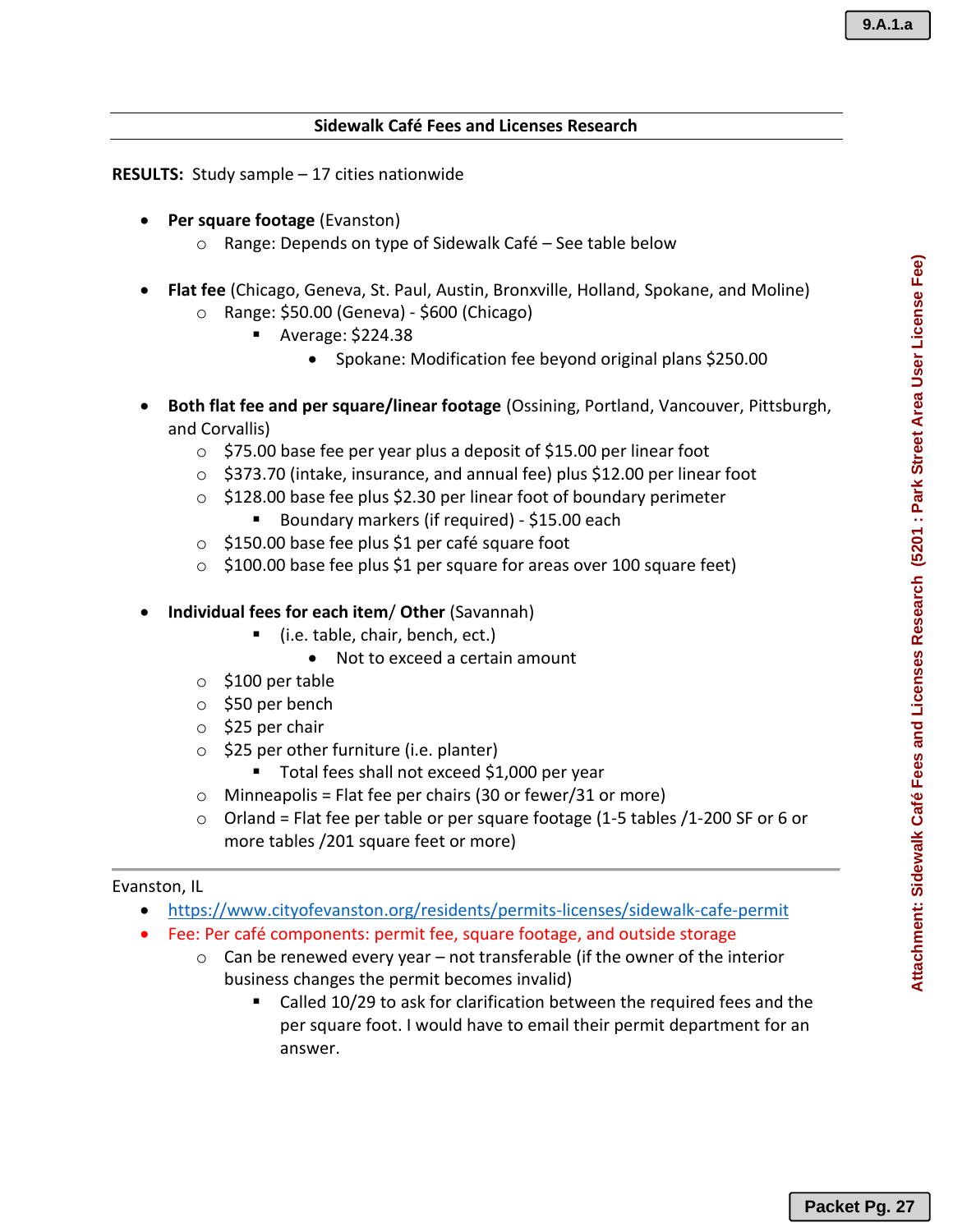| Fees                                  |              |                                                                                  |                                                                    |              |
|---------------------------------------|--------------|----------------------------------------------------------------------------------|--------------------------------------------------------------------|--------------|
| <b>Type</b>                           | (required)   | Sidewalk Cafe Permit Annual Permit Fee Permit Fee Per Square<br>Foot* (Seasonal) | <b>Permit Fee Per Square Outdoor Storage</b><br>Foot* (Year-round) | (optional)** |
| Bakery, Ice Cream                     | \$250        | S <sub>2</sub>                                                                   | S4                                                                 | <b>\$250</b> |
| Enoteca or Class K<br>liquor licensee | <b>\$250</b> | S <sub>2</sub>                                                                   | \$4                                                                | \$250        |
| Type-1 Restaurant                     | \$300        | S3                                                                               | S6                                                                 | <b>\$250</b> |
| Type-2 Restaurant                     | \$300        | S3                                                                               | S6                                                                 | \$300        |
| Other Food<br>Establishments          | \$250        | S2                                                                               | S4                                                                 | \$250        |

\* Cost per square foot for the area of the public way occupied by the sidewalk café as determined by the City's Engineering Department following assessment and approval of site plan.

\*\* For storage of tables, benches or chairs approved sidewalk café area on the city sidewalk

### Chicago, IL

- https://www.chicago.gov/city/en/depts/bacp/sbc/obtaining-a-sidewalk-cafepermit0.html
- Fees: The annual sidewalk café permit fee varies depending on the side and location of the Sidewalk Café
	- o The minimum sidewalk café permit fee is \$600.00
	- o https://www.edgewater.org/wpcontent/uploads/2017/02/SidewalkCafePacket2017\_01042017.pdf
- Rules and Regulations: https://www.chicago.gov/content/dam/city/depts/dol/rulesandregs/Combine.pdf

Geneva, IL

- https://www.geneva.il.us/DocumentCenter/View/2003/Sidewalk-Cafe-?bidId=
- Fee: \$50.00 per year check, cash, Mastercard, visa, and discover

Minneapolis, MN

- They really spell everything out in this application very easy and informative
- https://www2.minneapolismn.gov/media/content-assets/www2 documents/business/Sidewalk-Cafe.pdf
	- $\circ$  List of fees (flat fee + processing fee):
	- o 30 seats or fewer: 2021 fee: \$365.00 / Processing fee: \$135.00
	- o 31 seats or more: 2021 fee: \$530.00/ Processing fee: \$135.00
		- https://app.smartsheet.com/b/publish?EQBCT=2c5ac61d0cd24218b794f 59c10213570
			- Called 10/29 to get clarification on if the processing fees are within the overall total of the permit fees and left a voicemail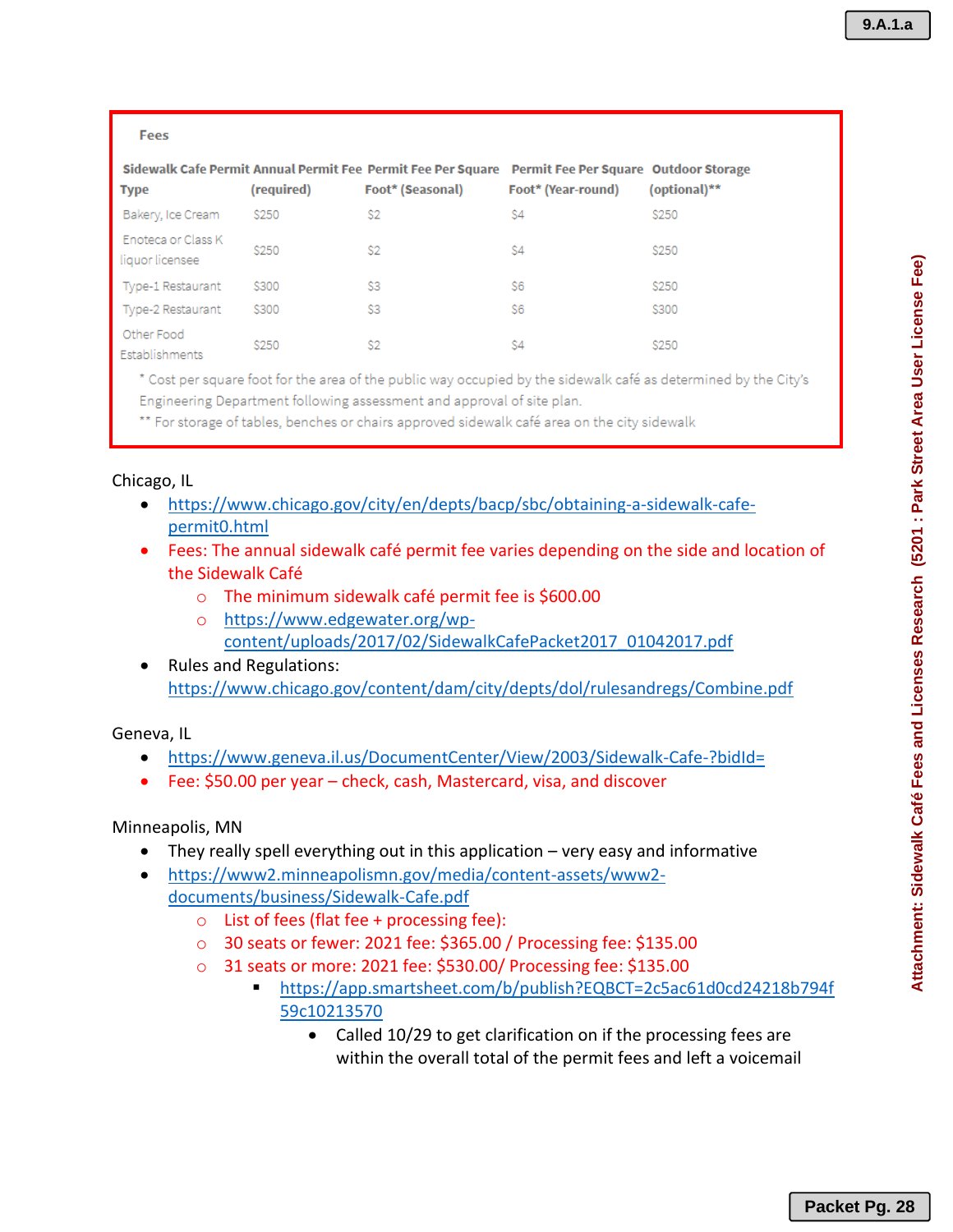St Paul. MN

- https://www.stpaul.gov/departments/safety-inspections/licenses/businesslicenses/sidewalk-cafe-license
- Fees: Required \$95.00 annual fee per location ( \$35.00 for the Sidewalk Café License and \$60.00 for the Public Works Obstruction Permit)

Orlando, FL

- https://www.orlando.gov/Building-Development/Planning-Approvals/Apply-for-a-Sidewalk-Cafe-Permit/Sidewalk-Cafe-Guide
- Code: https://library.municode.com/fl/orlando/codes/code\_of\_ordinances?nodeId=TITIICICO CH54STSI\_ARTIINGE\_S54.28SICA
- Detail every part of a sidewalk café permit, general regulations, diagram of an example of a sidewalk café setup, alcohol service, ect.
- Fees: \$500 for 1-5 tables or 1-200 square feet / \$750 for 6 or more tables or 201 square feet or more whichever is greater
	- o Impact fees?
		- Called 10/29 to get clarification on if the impact fees are within the overall total of the permit fees and left a voicemail

### Ossining, NY

- https://ecode360.com/6425094
- Fees: \$75.00 per year plus deposit of \$15.00 per linear foot
	- o Fee Schedule: https://www.villageofossining.org/sites/g/files/vyhlif4821/f/uploads/2021\_villag e\_of\_ossining\_fee\_schedule\_updated\_01\_28\_2021.pdf

Portland, OR

- https://www.portlandoregon.gov/shared/cfm/image.cfm?id=186198
- Fees:
	- o Intake fee is \$250 and is due at the time of application
	- o Insurance review fee of \$23.70 is required at the time of insurance
	- o The annual permit fee for the first year is \$100 plus \$12.00 per linear foot of café space. The total linear feet of the sidewalk café operation will be determined during a site visit by city Staff. The renewal permit fee for each subsequent year will be \$100 plus \$5.00 per linear foot of café space.

Austin, TX

- https://www.austintexas.gov/sites/default/files/files/Transportation/Right\_of\_Way/RE QUIREMENTS\_FOR\_SIDEWALK\_CAFE.pdf
	- $\circ$  Permit process flowchart very easy and neat to read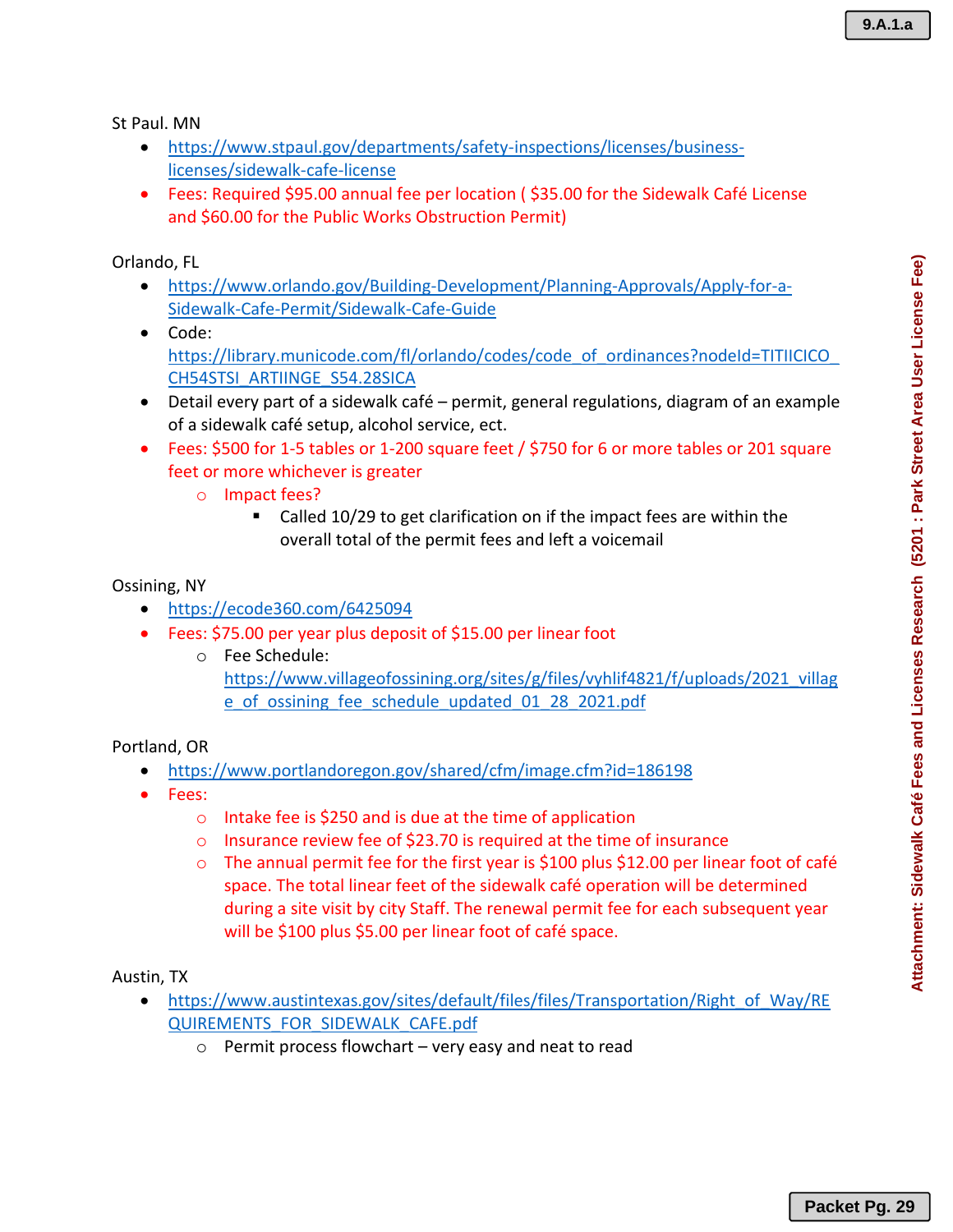Attachment: Sidewalk Café Fees and Licenses Research (5201 : Park Street Area User License Fee)

- o Sidewalk café handbook: https://www.austintexas.gov/sites/default/files/files/Transportation/SidewalkCa fe\_Handbook\_05\_12\_17.pdf
- o Street Patio Handbook: https://www.austintexas.gov/sites/default/files/files/Transportation/StreetPatio \_Handbook\_5\_12\_2017.pdf
- o Fees: Annual \$200 permit fee (up to five years may be paid in advanced)

# **FOOD TRUCKS/MOBILE FOOD VEHICLE**

# CHICAGO

\$1,000 application fee for 2 year license, \$700 if no cooking is on board

EVANSTON \$500 per calendar year *https://pos.toasttab.com/blog/on-the-line/how-much-does-a-food-truck-costFood Truck* 

## *Parking*

After food prep and service are done for the day, where do trucks go at night? To a secure, cityapproved location, that's where. Many cities strictly regulate where food trucks can park, not only when they're serving, but when they're closed as well.

If you have the space to store at home on private property, that's certainly an option. But if not, many commissaries offer overnight parking for an additional fee. Be sure to consider this when shopping for your commercial kitchen space.

## **Bottom Line Estimate: \$500 - \$1,000 / month**

How Much Does a Food Truck Cost to License?

Restaurant permits and licenses stack up quickly for any food business, but even more so when your operation is mobile. Casey Grawien is the owner and founder of Street Surfer, a food truck based in Tampa. She described the "licenses and permits to work in each zip code [they] have clients," as her number one unexpected cost. **Packet Pg. 30**<br>Attachment: Sidewalk Café Fees and Licenses Research (5201 : Park Street Area User License Fee)<br>Attachment: Sidewalk Café Fees and Licenses Research (5201 : Park Street Area User License Fee)

"Since the Tampa area is so large," Casey explained, "there are multiple rules and regulations you need to follow depending on [whether you're serving in] public [or] private events." Here's a rundown of some of the basic permits and licenses food truck operators are expected to secure. And it's not uncommon for cities to have additional requirements.

- Business certificate and EIN (Employer Identification Number)
- Vehicle license
- Seller's permit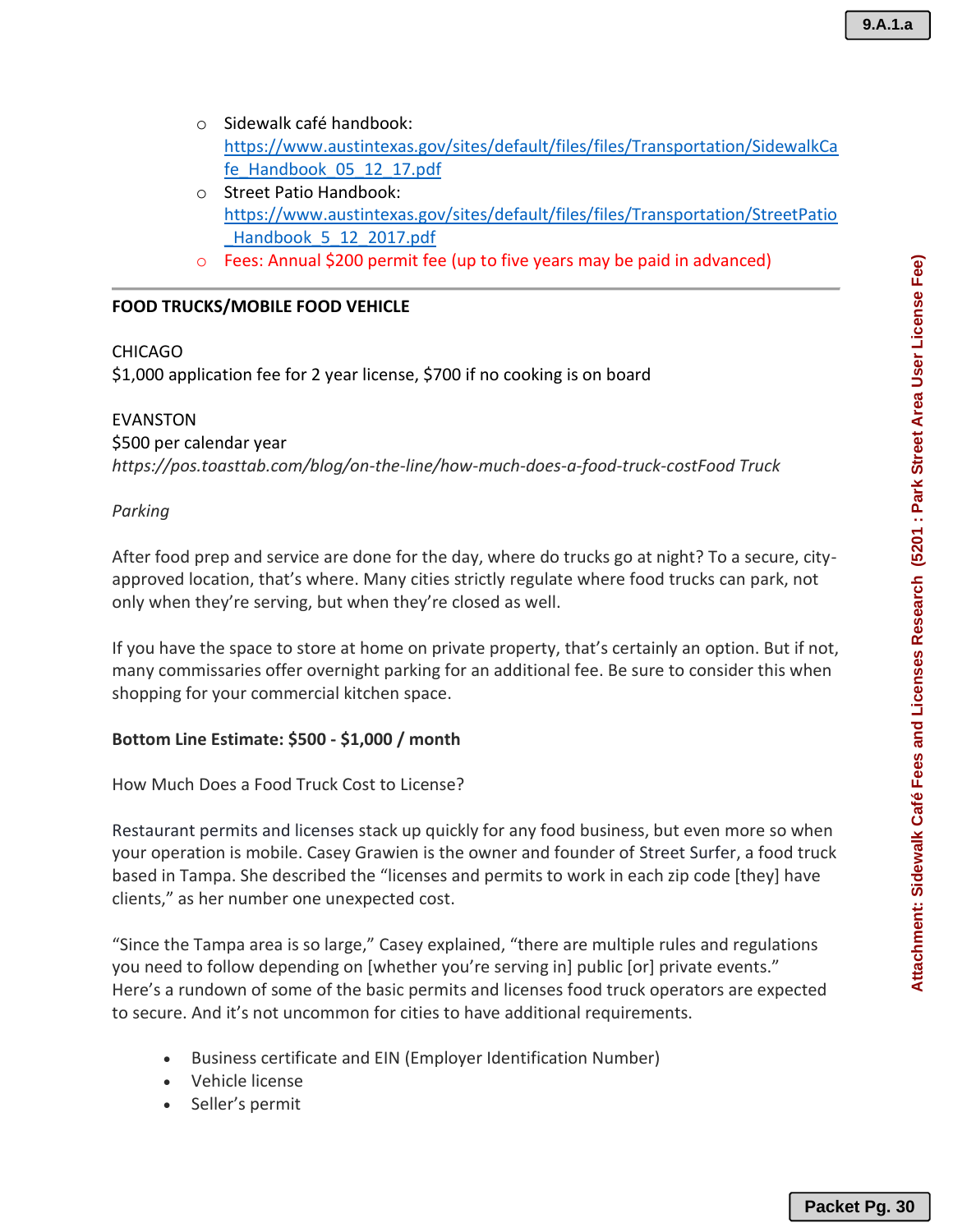- Health permits
- Fire inspection

We looked at requirements for food truck operators in three different cities to see how fees stack up. Note that many of these are not one-time, but annual costs. These range greatly from city to city, anywhere from a few hundred dollars a year to over \$1,000 a year.

| Permit/License                | Boston, MA   | Rochester, NY | New Orleans, LA |
|-------------------------------|--------------|---------------|-----------------|
| <b>Business Certificate</b>   | \$65         | \$25          | \$150           |
| Vehicle License               | \$40         | \$40          | \$10            |
| <b>Health Permit</b>          | \$100        | \$200         | \$100           |
| <b>Fire Permit</b>            | \$110        | \$100         | \$50            |
| Hawker and Peddler Permit     | \$62         | N/A           | N/A             |
| <b>GPS Contract</b>           | $$299 + $89$ | N/A           | N/A             |
| Food Truck License/Permit     | N/A          | \$1000        | \$400.25        |
| <b>Food Truck Application</b> | \$500        | \$7           | \$50            |
| Vendor Identification Badge   | N/A          | \$24          | \$5             |
| Sales Tax Deposit             | N/A          | N/A           | \$50            |
| Total                         | \$1,265      | \$1,396       | \$815.25        |

Additionally, simply navigating which fees are owed to which department and in which order they need to be secured can be quite tricky. Many cities with a vibrant food truck scene have associations where members lobby for favorable policies and serve as a resource for newcomers. The Nashville Food Truck Association is a great example. Annual dues for participation are yet another cost to factor into your budget.

**Bottom Line Estimate: \$800 - \$1,400**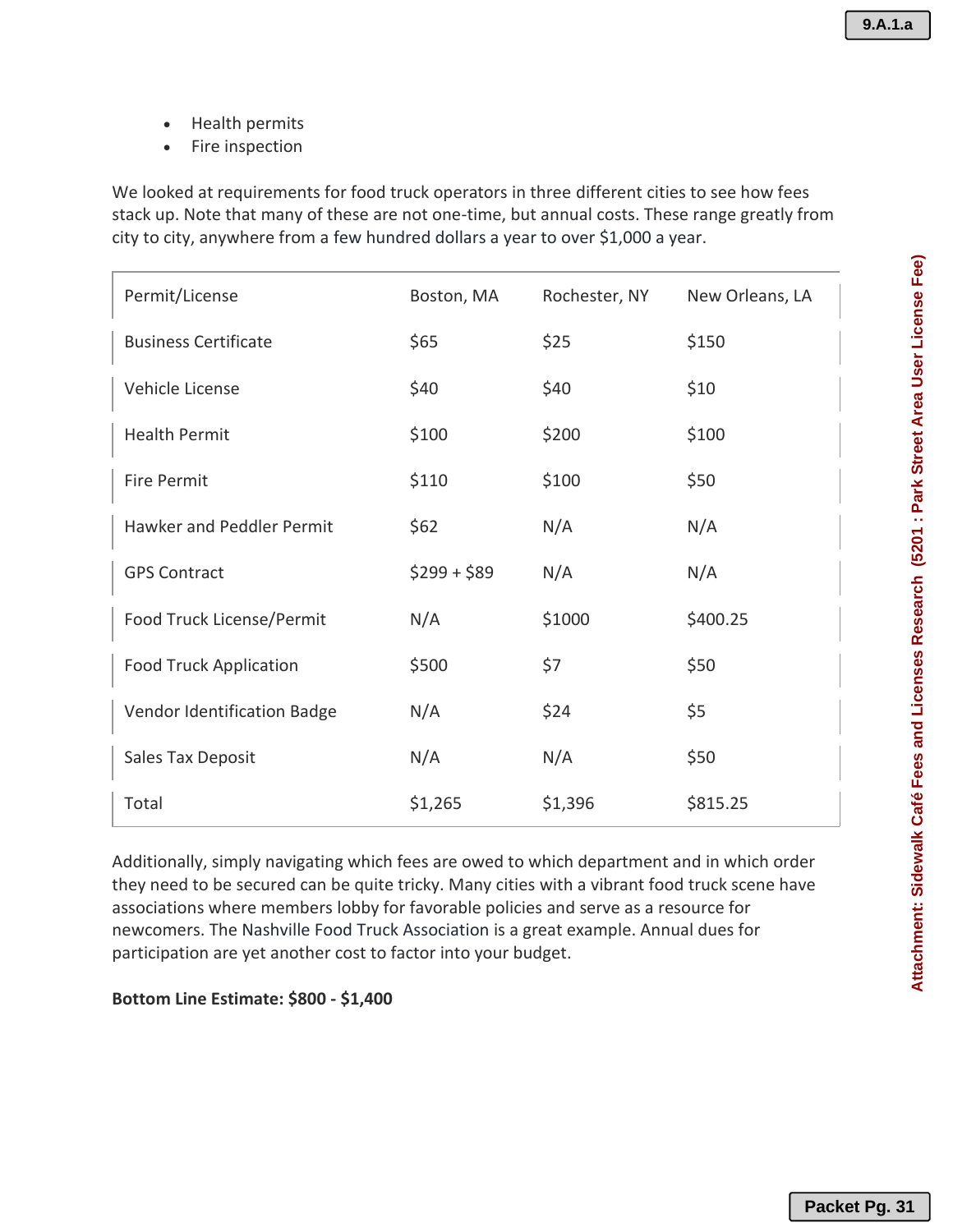

## Bronxville, NY

- https://www.villageofbronxville.com/sites/g/files/vyhlif336/f/file/file/sidewalk cafe ap plication\_blank.pdf
- Fees: \$250

Vancouver, WA

- https://www.cityofvancouver.us/ced/page/sidewalk-caf%C3%A9outdoor-seating-andrelated-programs
	- o Cool interactive map of restaurants: https://cityofvancouver.maps.arcgis.com/apps/dashboards/67112027d793494a 920f9d9efa0b2ed8
- Fees: \$128 fee plus \$2.30 per linear foot of boundary perimeter
	- o Boundary markers (if required) \$15 each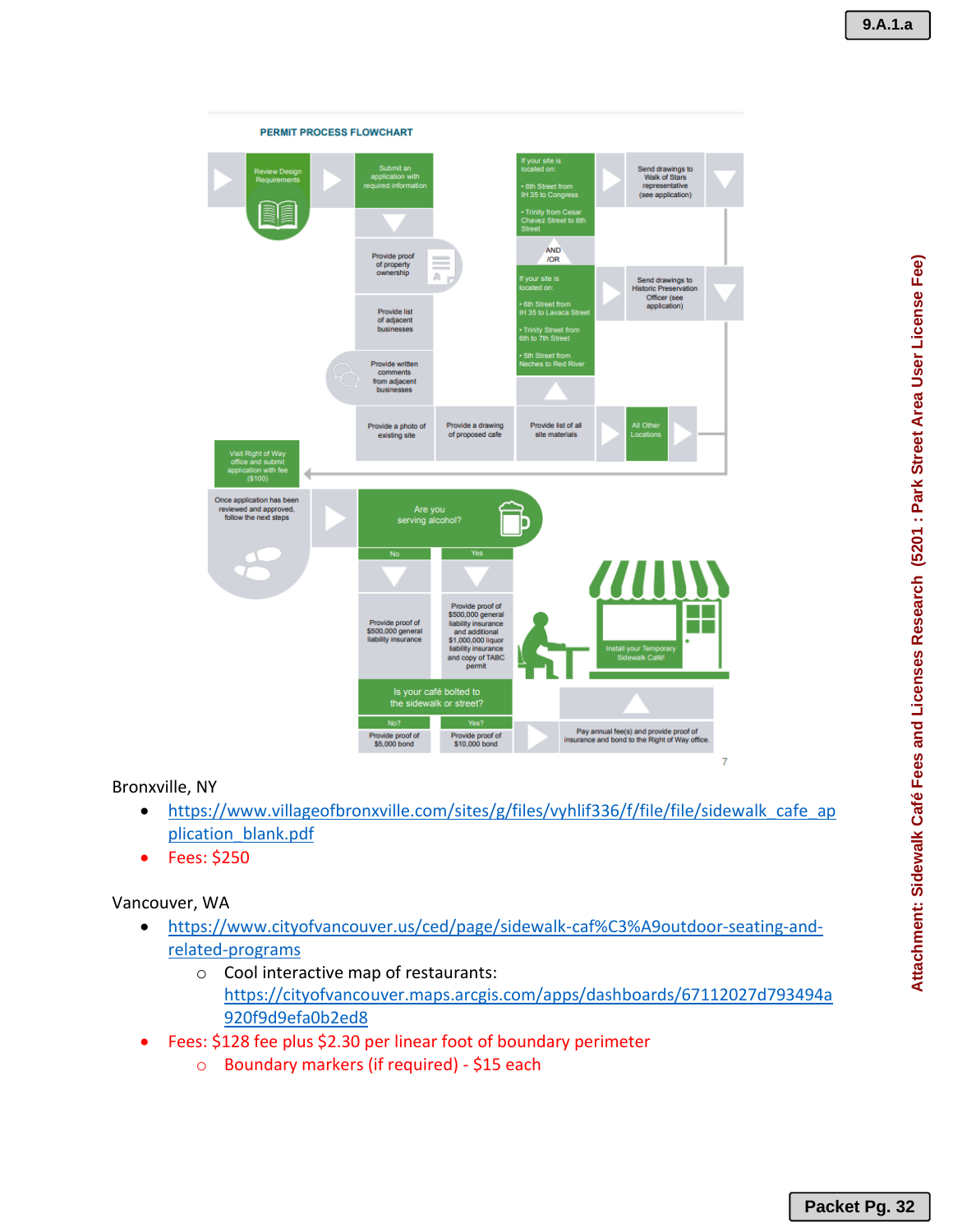▪ https://www.cityofvancouver.us/sites/default/files/fileattachments/com munity and economic development/page/38873/sidewalkcafeseatingp ermit\_streetuserow\_application.pdf

Pittsburgh, PA

- https://pittsburghpa.gov/domi/sidewalk-cafe
- Fees:
	- o \$150 base fee for application processing and review
	- o \$1 per café square foot will be assessed in addition to the base fee
	- o \$25 annual renewal fee
	- o https://apps.pittsburghpa.gov/dpw/SIDEWALK\_CAFE\_APPLICATION\_FEE\_SCHED ULE.PDF

## Savannah, GA

- https://www.savannahga.gov/2558/Sidewalk-Cafes-and-Menu-Boards
- Fees:
	- $\circ$  \$100 per table
	- o \$50 per bench
	- o \$25 per chair
	- $\circ$  \$25 per other furniture (i.e. planter)
		- Total fees shall not exceed \$1,000 per year

### Holland, MI

- https://cityofholland.com/DocumentCenter/View/163/Sidewalk-Cafe-PDF
- Fee: \$100 (annual)

### Spokane, WA

- https://downtownspokane.org/sidewalk-cafes-parklets/
- Fee:
	- o New sidewalk café application fee: \$50.00
	- o Review Fee: \$300.00
	- o After approval of permit an annual fee of \$100 every year after if permit is still valid
	- o Modification of sidewalk café beyond the original plan will need new review and additional fee \$250.00
		- https://static.spokanecity.org/documents/business/resources/applicatio ns/streetobstruction/sidewalk-cafe-application-2020-05-22.pdf

## Corvallis, OR

- https://www.corvallisoregon.gov/ds/page/sidewalk-caf%C3%A9-permits
- Fees:
	- o Complete application \$100
	- o Rental fee (\$1 per square foot for area over 100 square feet)